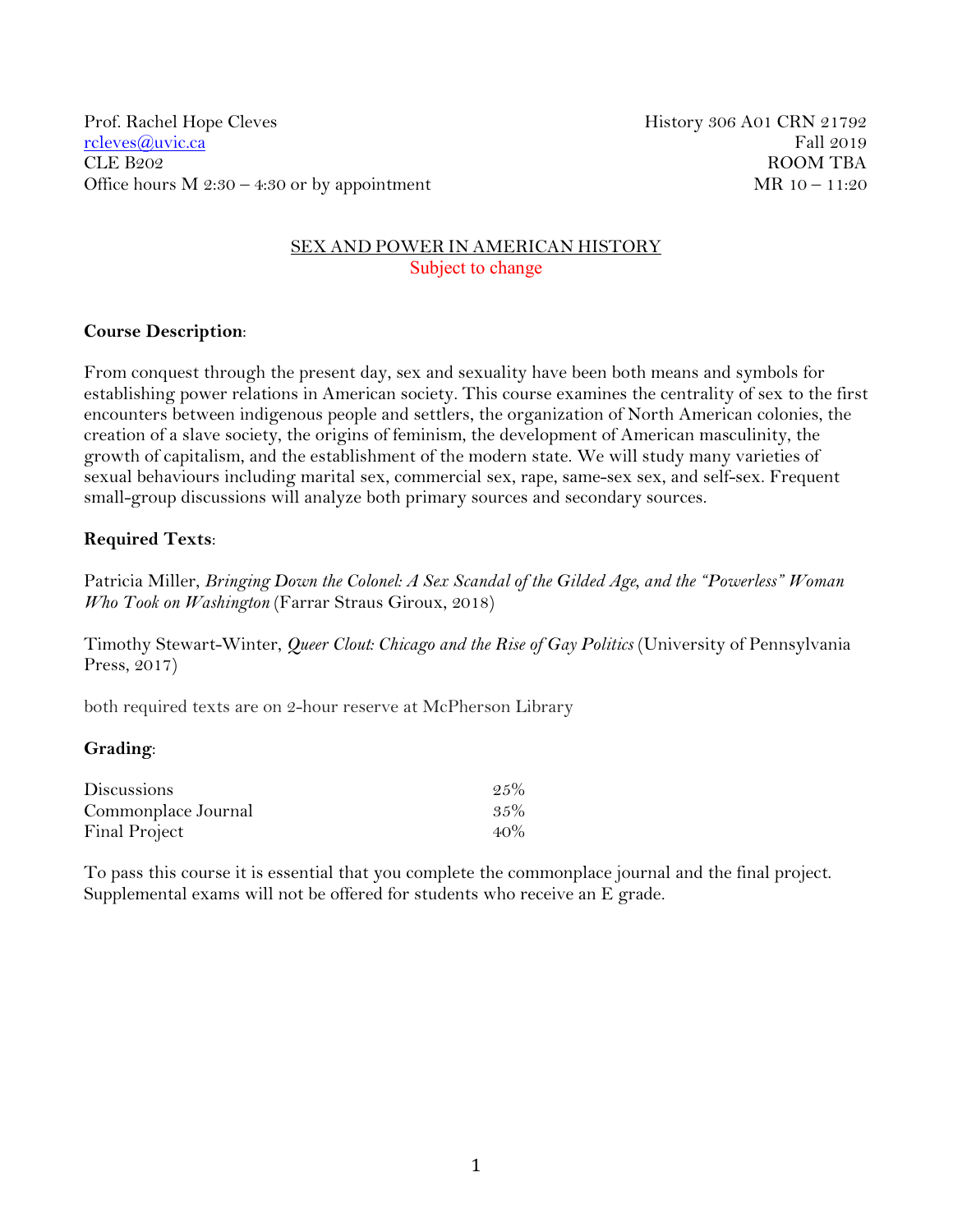## **Grading and Assignments**

1. Attendance

Attendance is required in this course. My teaching philosophy values daily engagement in course materials, rather than cramming and testing at the semester's end. There will be a signin sheet at the front of the class that you can add your name to when you arrive. If you arrive after I have begun lecturing, please wait until the end of class to sign in. Frequent lateness and frequent absences will be counted against your final grade. You may miss up to two lectures and one discussion during the semester for any reason without any negative impact on your grade. If you need to exceed this number, please alert me in advance and let me know the reason.

I ask all students to send me an "introduction" email in the first couple weeks of class that includes a digital photograph plus a few get-to-know-you details like hobbies, history interests, surprising facts, etc. If there is a preferred name you would like me to call you, please let me know in this email. Feel free to share anything else that you think is important.

2. Discussions

There are six discussions scheduled during the semester. Attendance at each is mandatory and participation will be graded. I will divide the class into discussion sections at the beginning of the third week of class.

Your discussion grade for the semester will be assessed according to the following criteria:

80-100 = Demonstrates having completed and understood the assigned readings. Participates actively and often. Identifies important ideas/points in the readings, asks questions, makes connections between readings, and responds to other students' comments. Takes responsibility for moving the discussion forward. Willing to consider alternative interpretations/arguments. Listens when other students talk. Incorporates, expands upon, or argues respectfully with other students' ideas.

70-79 = Demonstrates having completed and understood the assigned readings. Participates actively, but less often than an "A." Keeps comments focused on the assigned readings and topic. Willing to consider alternative arguments/ideas. Shows evidence of active listening when others talk.

 $60-69 =$  May demonstrate minimal evidence of having completed some of the assigned reading. Participates infrequently or makes comments that are unrelated to the assigned reading or topic. May listen to others, but shows little evidence of active listening. Is not disruptive or disrespectful.

 $50-59 =$  Is tardy or leaves class early. Shows little evidence of having completed the assigned readings. Does not participate or makes comments wholly unrelated to the reading. Does not listen to others. Is sometimes disruptive or disrespectful.

3. Commonplace Journal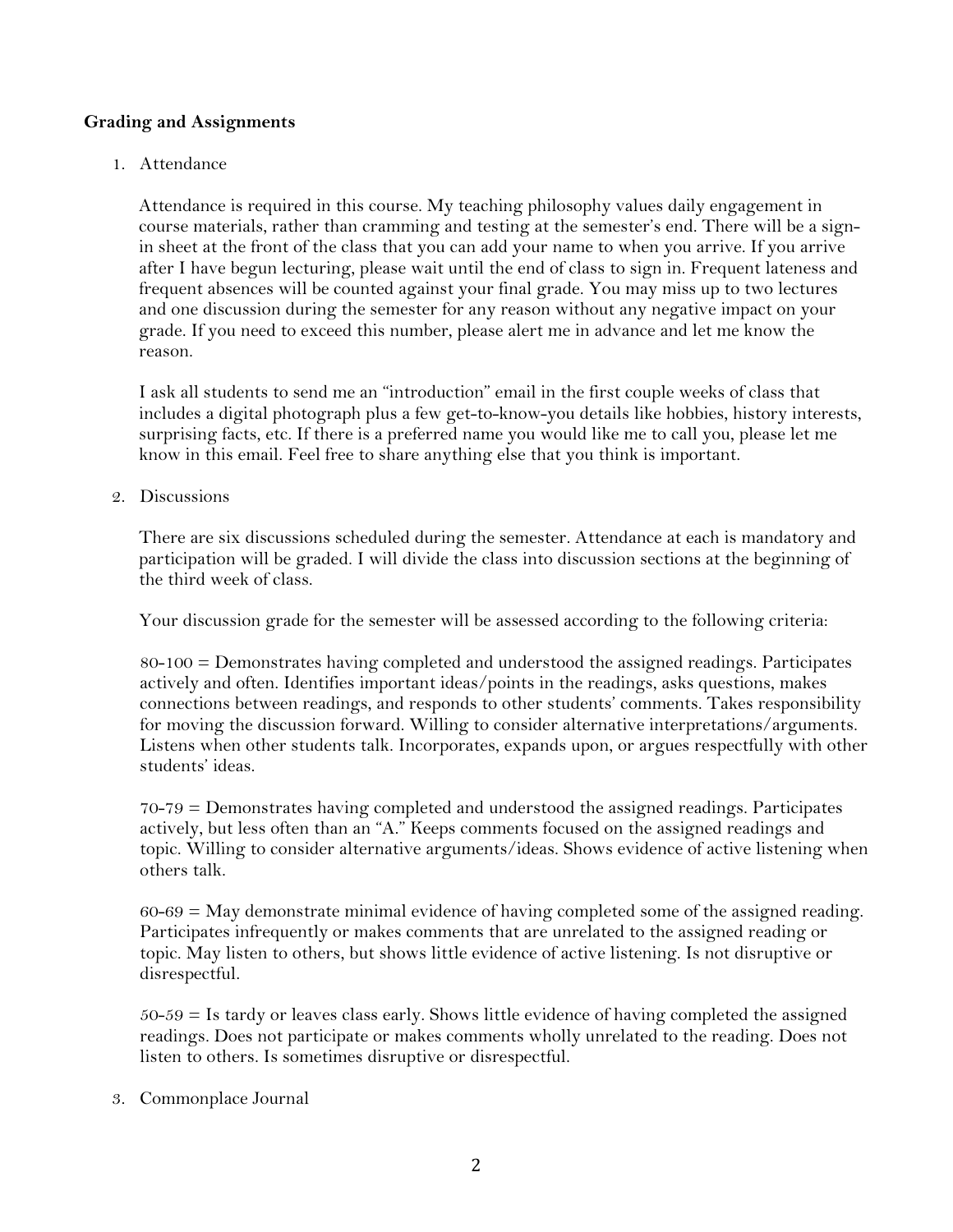In a bound paper journal or spiral notebook, please keep notes on assigned readings and research. You can copy out sentences or passages from readings that you find provocative, comment on those passages, keep track of your research process, and explore your ideas about the history of sex and power. You should have an entry for each class meeting. Please begin each entry on a fresh page, placing the date and the title of the reading at the top of the page. I will perform random spot checks on your commonplace journals during the semester, so please bring them with you to class each day. The commonplace journal will be graded on thoroughness, effort, engagement, and interest. Length of entries will be an important basis for judgment of the final product. **A** range grades on this assignment will be reserved for journals that include each day, meet each assignment, and show deep thought, drawing connections across the research and with class themes. For **B** range grades, the journals must at the minimum meet each assignment and show engagement with class themes. Journals that don't meet these requirements will earn **C** range grades or lower, depending on how incomplete they are. Journals that include half or fewer than half of the assignments will earn **D** or **F** grades. Completed research journals are due Nov. 26. Penalties will be imposed on late submissions.

#### 4. Final Project

Your final project should explore the history of sex and power, using a specific example, as exemplified by the focused topics of the lectures (i.e. "sex and power in antebellum slavery"). You have enormous latitude over what form your final project will take. It can be a traditional research paper (see Option A), or it can be a non-traditional "un-paper" (see Option B). If you take the non-traditional route, you must email me by Nov. 1 with a proposal.

#### Option A: Paper.

If you choose to write a conventional research paper on the subject of your choice, please follow these guidelines. The paper must have a thesis, which is another way of saying it must make an argument about the past. Good papers should be "historicist," looking at the past through a historical lens, rather than imposing present-day assumptions on the evidence. Good papers should also be well supported with quotations from the primary sources, and show an understanding of what other historians have said on the topic (historiography). Primary sources are sources that were created in the time and place under study. Academic secondary sources are sources written by professional historians that have gone through the peer-review process and been published either by academic journals (those available on JSTOR, for example) or academic presses (publishers with the words "University" in their name, for example). If you are uncertain whether your sources meet these criteria, please bring a list to me during office hours to double-check. Grades will be knocked down significantly for inadequate sourcing. Papers must be a minimum of 2,000 words. Please submit a word count at the end of the paper. Papers should follow the citation instructions found in the History Department Style Guide available on the History Department website. You must include a bibliography. I encourage you to come and see me during office hours to discuss your ideas for the paper. I am always happy to help students refine their ideas, find sources, and think through their arguments. Grading will be according to conventional standards.

#### Option B: Un-paper

An un-paper is a project that engages with historical material in an unconventional fashion. For example, an un-paper could take the form of a musical composition, such as a song; a short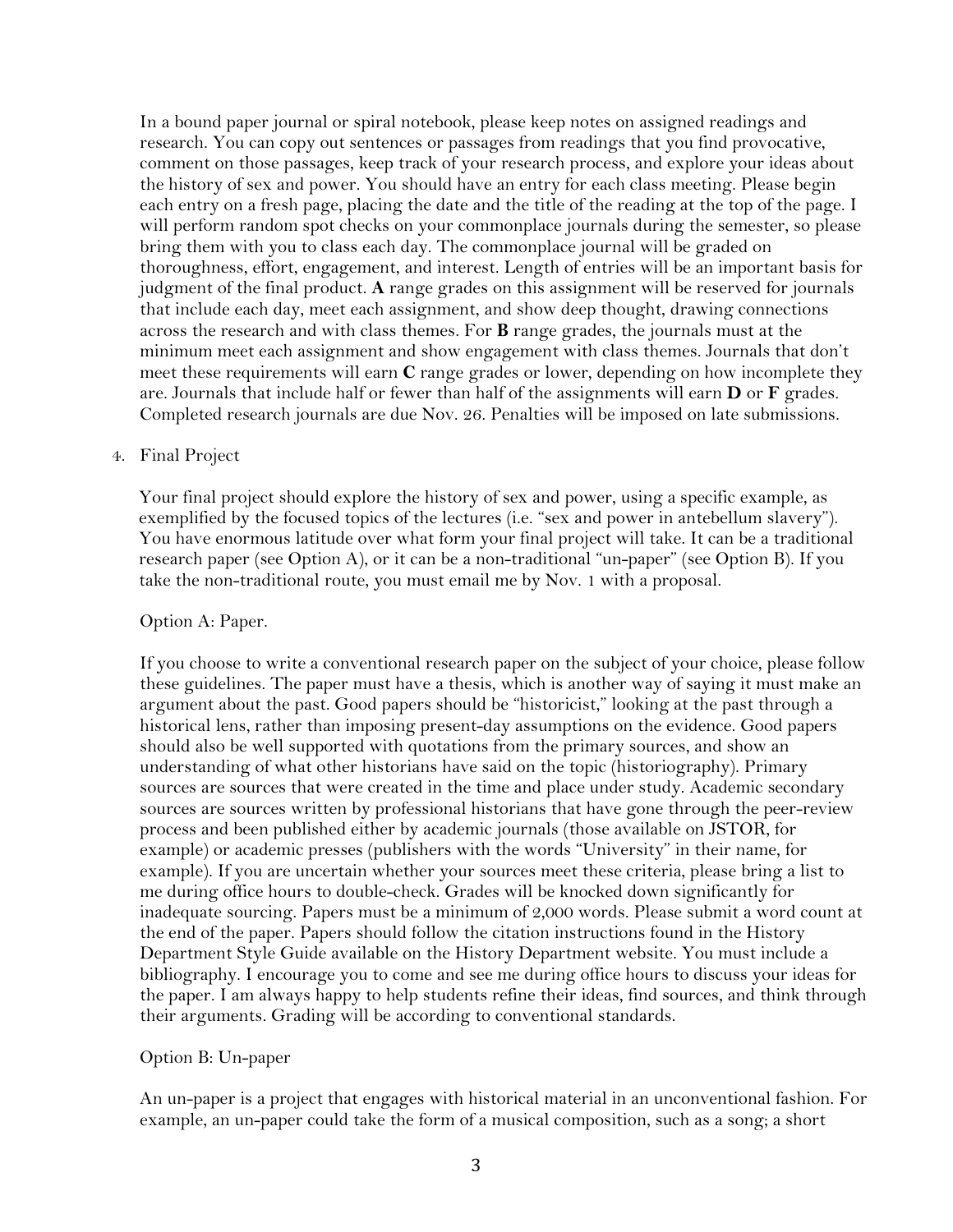story; a podcast; or a material object. You might create a work of visual art or a video game. The possibilities are limitless. If you choose to submit an unpaper, you must submit a proposal to me by Nov. 1. I encourage you to visit during my office hours, or by appointment, in order to discuss your ideas with me. I'm happy to give feedback and advice. Along with your un-paper, you must also submit a **brief reflection** (2 pages) explaining why you chose this approach, what you learned, and how it connects to the themes of sex and power. The un-paper will be graded on creativity, effort, and an assessment of whether the historical approach shows engagement with course questions and materials. The un-paper is not graded on quality of artistry, but on the project's success at communicating history in a non-traditional format. You may include your own self-assessment of your performance in the reflection, which I will take into account when arriving at a final grade.

Late assignments will lose three percentage points every day. Assignments will not be accepted more than one week late.

Copying the language or ideas of other authors without attribution constitutes plagiarism. For clarification of the definition of plagiarism see the memo from the History Department attached to the end of this syllabus. Any instances of plagiarism will be referred directly to the Assistant Chair of the History Department.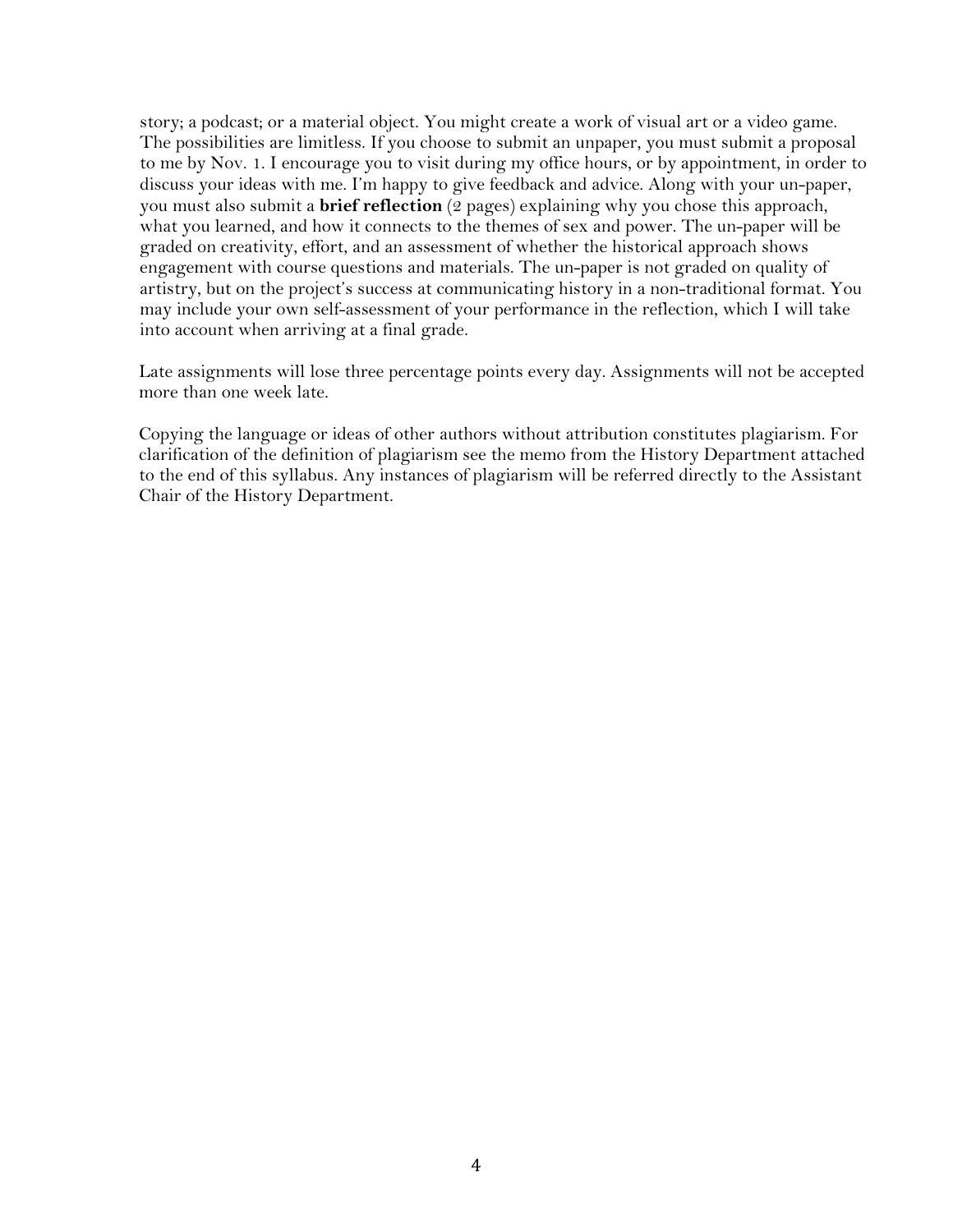### **Course Management**

This course has a linked CourseSpaces site on which announcements, assignment details, and additional resources will be posted. I do not post slideshows; I encourage you to exchange contact information with another student in class so that you can request notes if you miss a class.

Recent studies indicate that students understand and retain lecture material better when they take notes by hand than by computer (see for example: [http://www.scientificamerican.com/article/a](http://www.scientificamerican.com/article/a-learning-secret-don-t-take-notes-with-a-laptop/)[learning-secret-don-t-take-notes-with-a-laptop/\)](http://www.scientificamerican.com/article/a-learning-secret-don-t-take-notes-with-a-laptop/). I encourage you to leave your laptops in your bag. If you choose to take notes with a laptop, please avoid distracting neighbouring students.

This course affirms people of all gender expressions and identities. If you prefer to be called a different name than what is on the class roster, let me know. Please advise me on your gender pronoun(s) and how best to address you in class and by email. I use female pronouns for myself. If you have any questions or concerns, do not hesitate to contact me.

Students with diverse learning styles and needs are welcome in this course. In particular, if you have a disability/health consideration that may require accommodations, please tell me and/or the Resource Centre for Students with a Disability (RCSD) as soon as possible. The RCSD staff are available by appointment to assess specific needs, provide referrals and arrange appropriate accommodations [http://rcsd.uvic.ca/.](http://www.stas.uvic.ca/osd) The sooner you let us know your needs the quicker we can assist you in achieving your learning goals in this course.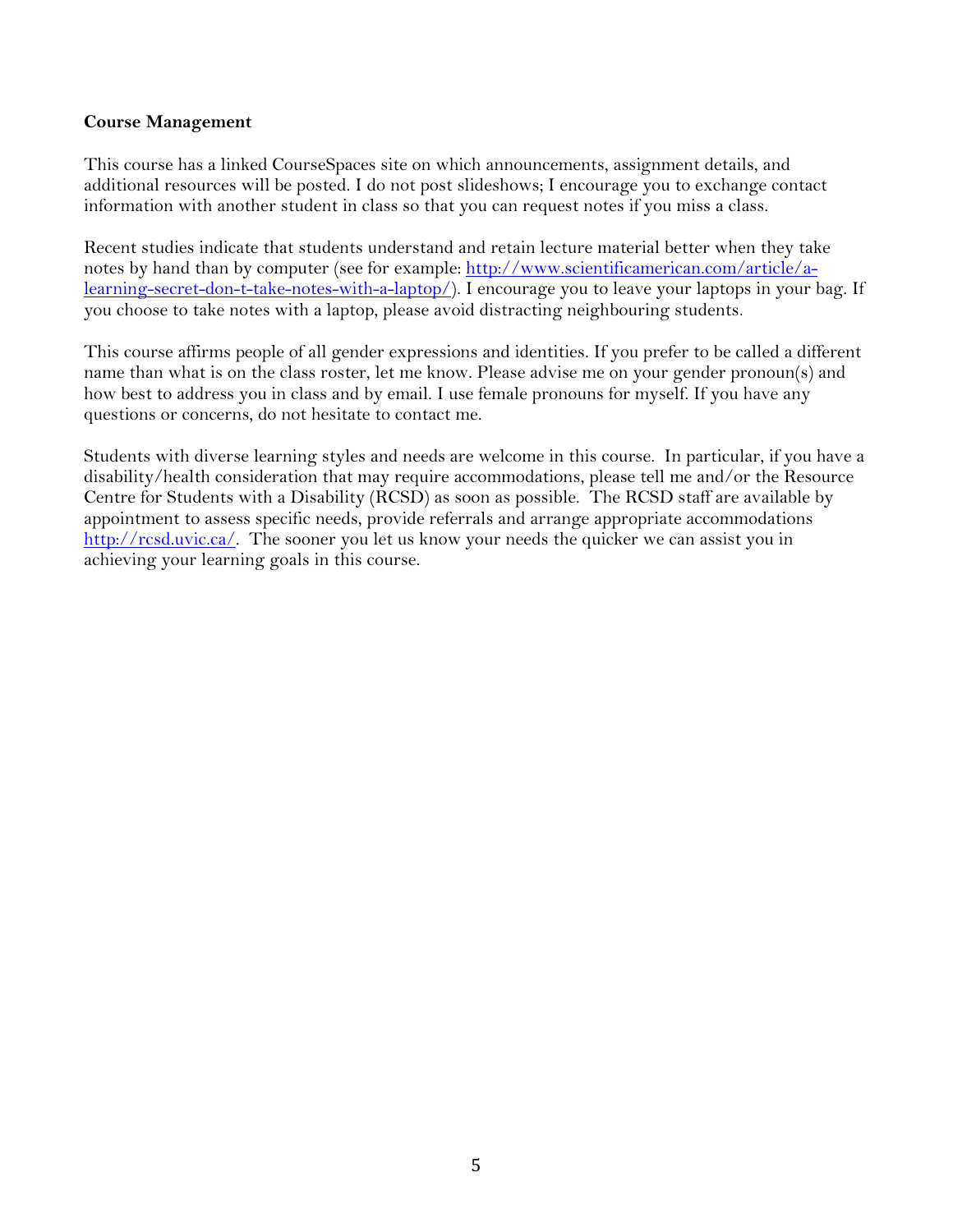# **Class Schedule**

| $R$ Sept $5$                                                                                                                                                                                  | Introduction                                                                                                                                                                                                                                                             |
|-----------------------------------------------------------------------------------------------------------------------------------------------------------------------------------------------|--------------------------------------------------------------------------------------------------------------------------------------------------------------------------------------------------------------------------------------------------------------------------|
| M Sept 9                                                                                                                                                                                      | Overview: The History of Sexuality                                                                                                                                                                                                                                       |
|                                                                                                                                                                                               | Jeffrey Weeks, "Essentialism" "Sexuality" and "Social Constructionism" in The Languages<br>of Sexuality (Routledge, 2011) 43-45; 186-189; 204-208. e-reserve.                                                                                                            |
|                                                                                                                                                                                               | Catharine MacKinnon "Does Sexuality Have a History?" Michigan Quarterly Review 30                                                                                                                                                                                        |
| R Sept 12                                                                                                                                                                                     | Sex & Conquest                                                                                                                                                                                                                                                           |
|                                                                                                                                                                                               | Rountree, Helen C. "Pocahontas: The Hostage Who Became Famous." Sifters: Native<br>American Women's Lives. ed. Theda Perdue. Oxford: Oxford UP, 2001. 14-28. e-reserve.                                                                                                  |
| s_smith_letter.cfm                                                                                                                                                                            | Rolfe, John. Letter to Sir Thomas Dale. 1614. Virtual Jamestown.<br>http://www.virtualjamestown.org/rolfe_letter.html<br>Smith, John. Letter to Queen Anne of Great Britain. 1616.<br>http://www.digitalhistory.uh.edu/active_learning/explorations/pocohontas/pocahonta |
| M Sept 16                                                                                                                                                                                     | The Sexual Origins of American Slavery                                                                                                                                                                                                                                   |
|                                                                                                                                                                                               | Jennifer Morgan "'Some Could Suckle Over their Shoulders': Male Travelers, Female<br>Bodies, and the Gendering of Racial Ideology, 1500-1770" William and Mary Quarterly<br>3rd Ser., LIV (1997): 167-192. JSTOR.                                                        |
| R Sept 19                                                                                                                                                                                     | <b>Discussion 1: Rape, Race, and Power</b>                                                                                                                                                                                                                               |
| Wendy Anne Warren ""The Cause of her Grief": The Rape of a Slave in Early New<br>England" Journal of American History 93.4 (2007): 1031-1049. JSTOR.                                          |                                                                                                                                                                                                                                                                          |
| M Sept 23                                                                                                                                                                                     | How Puritanical were the Puritans?                                                                                                                                                                                                                                       |
| Richard Godbeer, ""A Complete Body of Divinity": The Puritans and Sex" in Sexual<br>Revolution in Early America (Johns Hopkins University Press, 2002) 52-83. e-reserve.                      |                                                                                                                                                                                                                                                                          |
| R Sept 26                                                                                                                                                                                     | <b>Discussion 2:</b> Sex & Power in the Colonial New England                                                                                                                                                                                                             |
| Cornelia Hughes Dayton, "Taking the Trade: Abortion and Gender Relations in an<br>Eighteenth-Century New England Village," The William and Mary Quarterly 48, no.1<br>$(1991): 19-49. JSTOR.$ |                                                                                                                                                                                                                                                                          |
| M Sept 30                                                                                                                                                                                     | The First Sexual Revolution                                                                                                                                                                                                                                              |
|                                                                                                                                                                                               | Clare Lyons "Mapping an Atlantic Sexual Culture: Homoeroticism in Eighteenth-<br>Century Philadelphia" <i>William and Mary Quarterly</i> Ser. 3 60 (2003), 119-154. JSTOR.                                                                                               |
| R Oct 3                                                                                                                                                                                       | Sex and the Nineteenth-Century City                                                                                                                                                                                                                                      |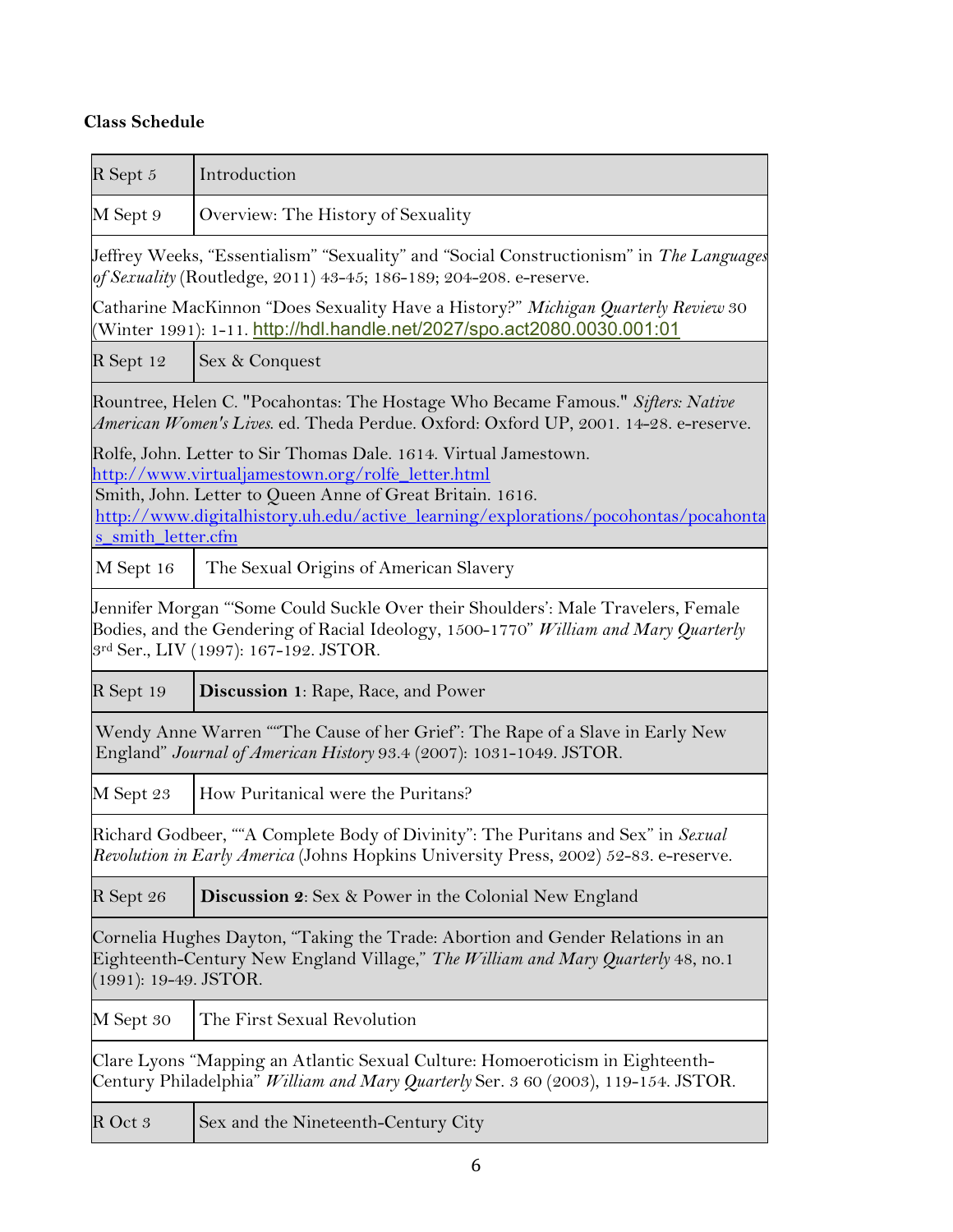| Patricia Cline Cohen, "Unregulated Youth: Masculinity and Murder in the 1830s"<br>Radical History Review 52 (1992): 33-52. e-Duke journals. |                                                                                                                                                                                                                                                      |
|---------------------------------------------------------------------------------------------------------------------------------------------|------------------------------------------------------------------------------------------------------------------------------------------------------------------------------------------------------------------------------------------------------|
| M Oct 7                                                                                                                                     | Between Women: Sex and Politics in First-Wave Feminism                                                                                                                                                                                               |
| gilbert/                                                                                                                                    | Emily Dickinson letters to Sue Gilbert<br>https://www.brainpickings.org/2018/12/10/emily-dickinson-love-letters-susan-                                                                                                                               |
|                                                                                                                                             | James Weir, Jr. "The Effect of Female Suffrage on Posterity" The American Naturalist<br>29.345 (1895) 815-825. JSTOR.                                                                                                                                |
| R Oct 10                                                                                                                                    | <b>Imperial Masculinity</b>                                                                                                                                                                                                                          |
|                                                                                                                                             | Kristin Hoganson, "The Spanish-American War and the Martial Idea of Citizenship," in<br>Fighting for American Manhood: How Gender Politics Provoked the Spanish-American and<br>Philippine-American Wars (Yale 1998) 107-132. e-reserve.             |
| M Oct 14                                                                                                                                    | Thanksgiving                                                                                                                                                                                                                                         |
| R Oct 17                                                                                                                                    | <b>Discussion 3:</b> Bringing Down the Colonel                                                                                                                                                                                                       |
|                                                                                                                                             | Miller, Bringing Down the Colonel entire book                                                                                                                                                                                                        |
| M Oct 21                                                                                                                                    | Capitalism, Sex, and Gender in the Jazz Age                                                                                                                                                                                                          |
|                                                                                                                                             | Elisabeth Alice Clement, "The Treat: Transforming Sexual Values at the Turn of the<br>Century," in Love for Sale: Courting, Treating, and Prostitution in New York City, 1900-<br>1945 (University of North Carolina Press, 2006): 45-75. e-reserve. |
| R Oct 24                                                                                                                                    | The Sexual Revolution Before the 60s                                                                                                                                                                                                                 |
|                                                                                                                                             | Amanda Littauer, "Going Steady: Permissiveness, Petting, and Premarital Sex in the<br>1950s," in Bad Girls: Young Women, Sex, and Rebellion Before the Sixties (University of<br>North Carolina Press, 2015). e-reserve.                             |
| M Oct 28                                                                                                                                    | Rape, Race, and Jim Crow                                                                                                                                                                                                                             |
|                                                                                                                                             | Danielle L. McGuire, "It Was Like All of Us Had Been Raped": Sexual Violence,<br>Community Mobilization, and the African-American Freedom Struggle" Journal of<br>American History 91.3 (Dec 2004): 906-931. JSTOR.                                  |
| R Oct 31                                                                                                                                    | Women of Colour Feminism                                                                                                                                                                                                                             |
|                                                                                                                                             | Robyn Spencer, "Engendering the Black Freedom Struggle: Revolutionary Black<br>Womanhood and the Black Panther Party in the Bay Area, California," Journal of<br>Women's History 20.1 (2008): 90-113. PROJECT MUSE.                                  |
| M Nov 4                                                                                                                                     | Discussion #4: Feminist Manifestoes                                                                                                                                                                                                                  |